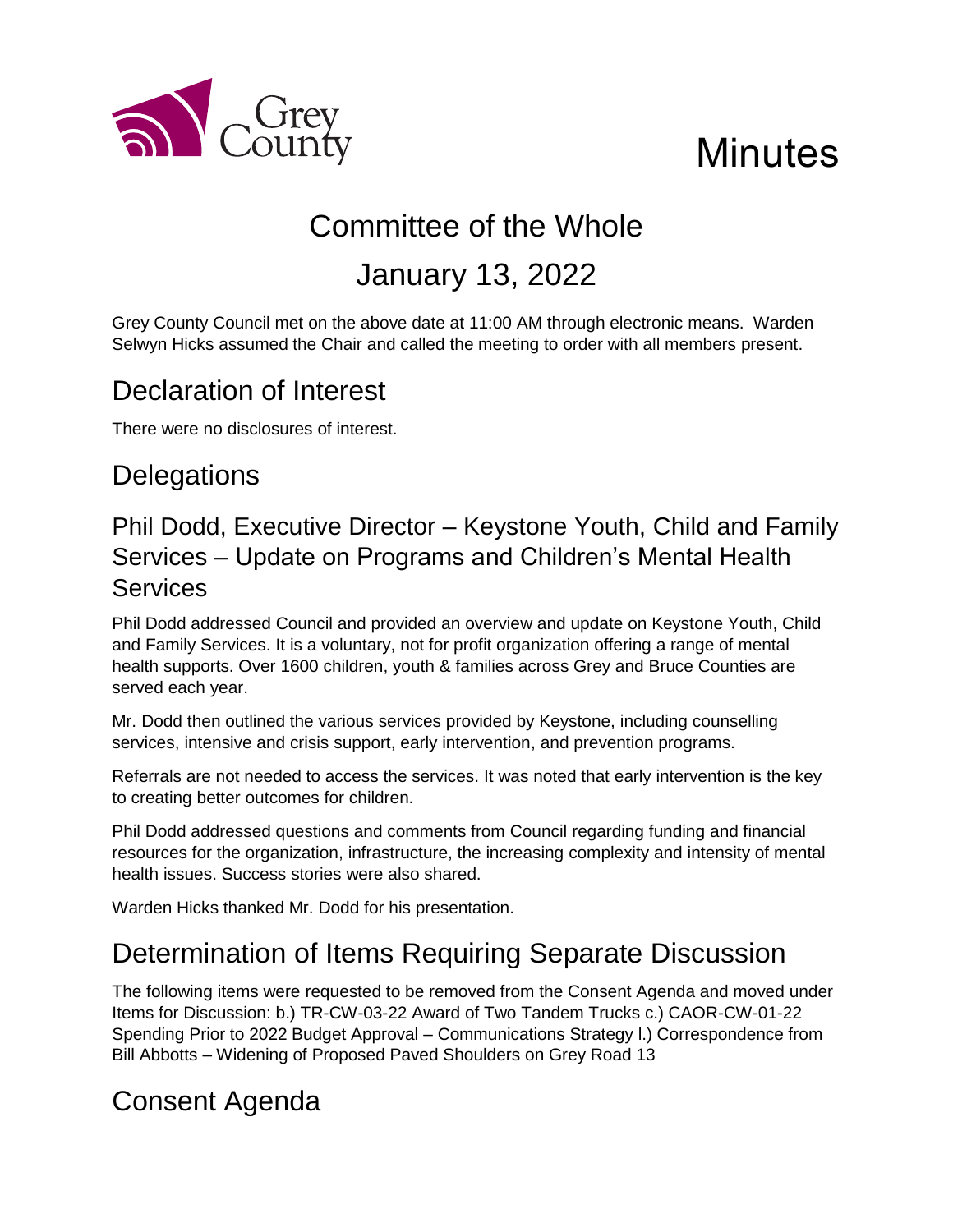*CW16-22* Moved by: Councillor Clumpus Seconded by: Councillor Milne

**That the following Consent Agenda items be received; and**

**That staff be authorized to take the actions necessary to give effect to the recommendations in the staff reports; and**

**That the correspondence be supported or received for information as recommended in the consent agenda.** 

- **i. That Report SSR-CW-01-22 regarding the Early Year and Child Care Funding Update be received for information.**
- **ii. That Report HRR-CW-02-22 regarding Workplace Safety Insurance Board (WSIB) Insurance be received; and**

**That the Chubb Insurance Company of Canada Policy for excess indemnity insurance through Marsh Canada Limited at a conditional premium of \$249,199.20 be approved for 2022**

- **iii. That Report FR-CW-03-22 regarding Ontario Regulation 284/09 – 2022 Budget be received for information.**
- **iv. That all written and oral submissions received on the proposed redline revisions to plan of subdivision 42T-2015-05 were considered which helped to make an informed recommendation and decision; and**
- **v. That PDR-CW-05-22 be received, and that in consideration of the draft plan of subdivision 42T-2015-05, and the matters to have regard for under Subsection 51(24) of the Planning Act, the County of Grey Committee of the Whole hereby approves the revised plan of subdivision on lands described as Part of Lots 233 and 234, Concession 1, (geographic Township of Proton) in the Township of Southgate.**
- **vi. That Report EDTC-CW-03-22 regarding an Economic Development, Tourism and Culture Fees Update be received; and**

**That the proposed fees be included in the 2022 Fees and Service Charges Schedule G and Schedule I of Bylaw 5090-20, as amended; and**

**That the new fees be retroactively applied to January 1, 2022 and effective prior to Council approval as per Section 25.6 of Procedural By-law 5003-18.**

- **vii. That the County of Grey support the correspondence from the City of St. Catharine's regarding the proposed national childcare program.**
- **viii. That the correspondence from the County of Bruce and Town of Hanover regarding South Bruce Grey Health Centre Nursing Shortages be supported.**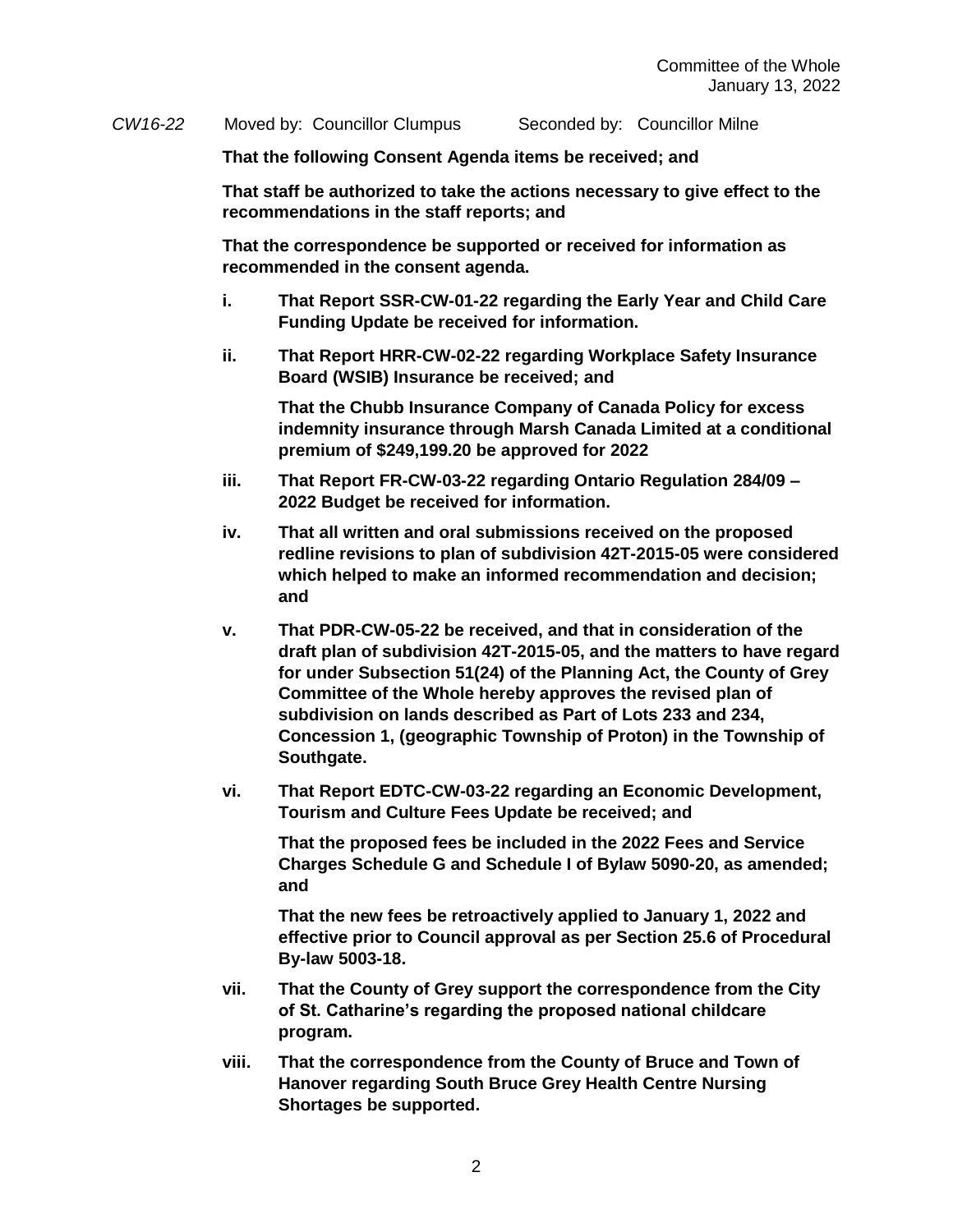- **ix. That the correspondence from the Municipality of South Bruce regarding an update on the site selection process for a deep geological repository be received for information.**
- **x. That the correspondence from the Ministry of Infrastructure regarding the Ontario Community Infrastructure Fund allocations be received for information.**
- **xi. That the Grey County Joint Accessibility Advisory Committee minutes dated December 8, 2022 be adopted as presented; and**

**That the following resolutions contained therein be endorsed:**

**i. That the Grey County Joint Accessibility Advisory Committee supports the Municipality of Grey Highlands 2021 Accessibility Compliance Report.**

**ii. That the Grey County Joint Accessibility Advisory Committee supports the Municipality of Grey Highlands 2021 Progress Report.**

**xii. That the Climate Change Task Force minutes dated December 14, 2021 and the resolutions contained therein be adopted as presented; and**

**That the following resolution contained therein be endorsed:**

- **i. That Report PDR-CCTF-03-22 regarding 'What We Heard - Draft Climate Change Action Plan Engagement Findings' be received; and**
- **ii. That staff be directed to incorporate these engagement findings into a final draft of the Climate Change Action Plan, to be considered by the Climate Change Task Force and County Council.**

Carried

#### Items for Direction and Discussion

PDR-CW-01-22 Approval of Owen Sound Official Plan

*CW17-22* Moved by: Councillor Woodbury Seconded by: Councillor Carleton

**That the Committee of the Whole hereby approves the new City of Owen Sound Official Plan as adopted by By-law No. 2021-080, subject to the following modifications attached to Report PDR-CW-01-22 as Schedule 1 and dated January 13, 2022.**

Carried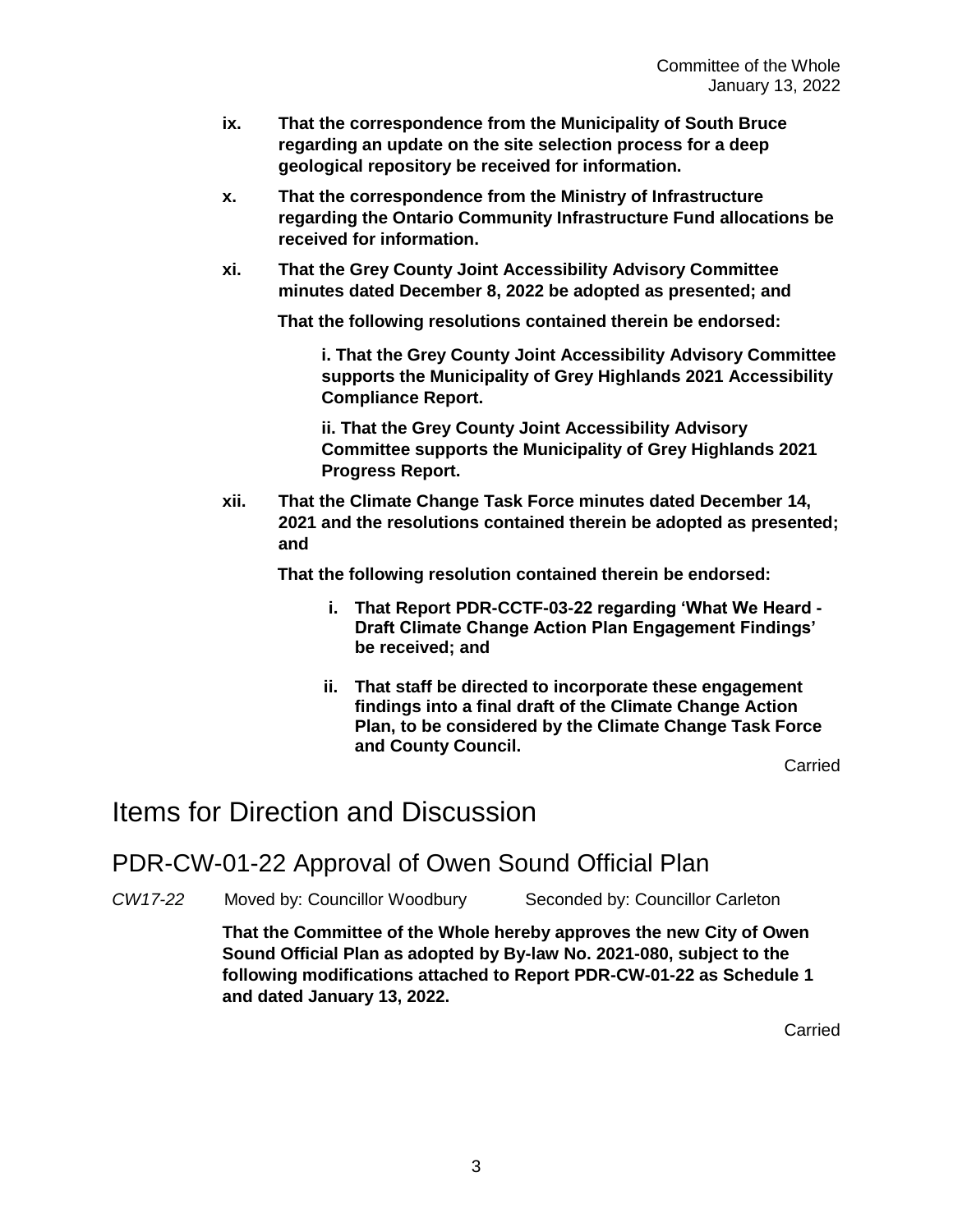#### HDR-CW-01-22 Homelessness Enumeration and Housing Supports for Chronic Homelessness

*CW18-22* Moved by: Councillor Robinson Seconded by: Councillor Paterson

**That Report HDR-CW-01-22 on Homelessness Enumeration and Housing Supports for Chronically Homeless be received; and**

**That Grey County Housing implement a homelessness priority for housing 1 in 10 households off the Grey Bruce By-Name List into Grey County Housing units.**

Carried

#### TR-CW-03-22 Award of Two Tandem Trucks

*CW19-22* Moved by: Councillor McQueen Seconded by: Councillor Burley

**That Report TR-CW-03-22 containing the tender results for RFT-TS-32-21 Roll-off Tandem Trucks be received; and**

**That Lewis Motor Sales be awarded the Tender for a total amount of \$1,046,674.64 excluding HST; and**

**That funding for the overage be taken from any surplus realized in 2022 or if none, the Transportation Services Equipment Replacement Reserve.**

Carried

#### CAOR-CW-01-22 Spending Prior to 2022 Budget Approval – Communications Strategy

*CW20-22* Moved by: Councillor Robinson Seconded by: Councillor Hutchinson

**That Report CAOR-CW-01-22 regarding the issuing of an RFP prior to 2022 Budget Approval be received; and**

**That staff be authorized to release the Communications Strategy Update Request for Proposal ahead of Council approval in accordance with Section 25.6 (b) of the Procedural By-law.**

Carried

Correspondence from Bill Abbotts – Widening of Proposed Paved Shoulders on Grey Road 13

*CW21-22* Moved by: Councillor Bordignon Seconded by: Councillor O'Leary

**That the correspondence from Bill Abbotts regarding widening of the proposed paved shoulders on Grey Road 13 be received for information.** 

Carried